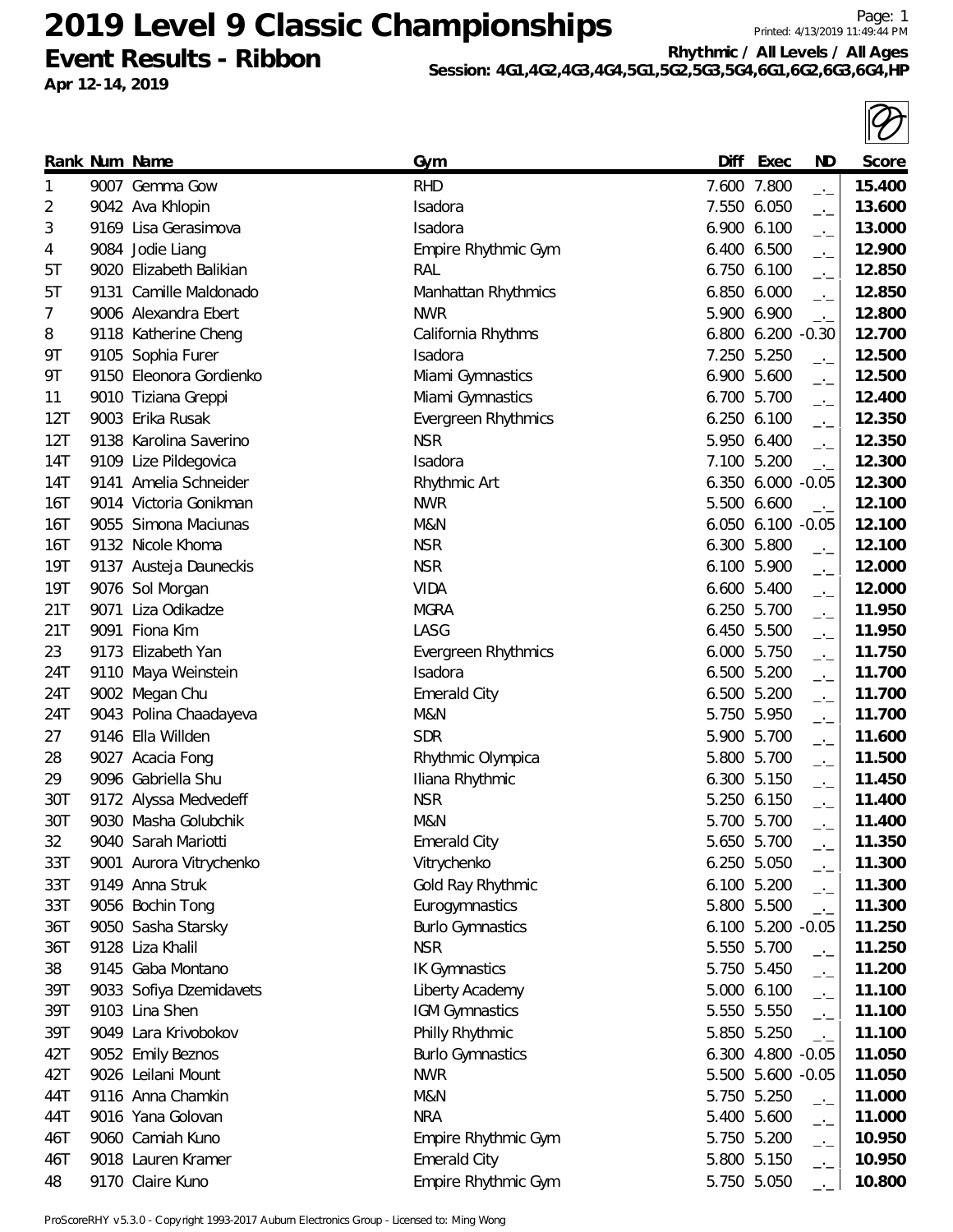**Event Results - Ribbon Apr 12-14, 2019**

**Rhythmic / All Levels / All Ages**

Page: 2 Printed: 4/13/2019 11:49:45 PM

| 49T | 9057 Kirin Kimura          | <b>Emerald City</b>        | 6.050 4.700       | $-$ ' $-$                | 10.750 |
|-----|----------------------------|----------------------------|-------------------|--------------------------|--------|
| 51  | 9035 Roksolana Behen       | Prima Rhythmic             | 5.700 4.950       | $-1$                     | 10.650 |
| 52T | 9095 Rachel Zoftis         | Philly Rhythmic            | 4.950 5.650       | $\overline{\phantom{a}}$ | 10.600 |
| 52T | 9159 Isabella Ivanova      | La Luna Rhythmic           | 6.200 4.400       | $\overline{\phantom{a}}$ | 10.600 |
| 54T | 9144 Anna Braginskaya      | La Luna Rhythmic           | 6.400<br>4.100    | $-1$                     | 10.500 |
| 54T | 9068 Sabrina Li            | <b>SDR</b>                 | 6.350 4.150       | $-1$                     | 10.500 |
| 56T | 9058 Caroline Lupul        | M&N                        | 5.650 4.800       | $-1$                     | 10.450 |
| 56T | 9037 Katie Tang            | <b>CHR</b>                 | 5.850 4.600       | $ -$                     | 10.450 |
| 56T | 9054 Rachel Lu             | <b>Emerald City</b>        | 5.950 4.500       | $ -$                     | 10.450 |
| 56T | 9077 Christina Eldamaa     | <b>RSGA</b>                | 4.950 5.500       | $\overline{\phantom{a}}$ | 10.450 |
| 56T | 9017 Diana Chukhray        | M&N                        | 4.450 6.000       | $\overline{\phantom{a}}$ | 10.450 |
| 61  | 9139 Gabby Fuki            | Isadora                    | 5.350 5.000       | $-1$                     | 10.350 |
| 62  | 9117 Cady Xia              | La Luna Rhythmic           | 6.100 4.200       | $\overline{\phantom{a}}$ | 10.300 |
| 63T | 9034 Zoe Anderson          | <b>RHD</b>                 | 5.400 4.850       | $\overline{\phantom{a}}$ | 10.250 |
| 63T | 9038 Laura Peng            | <b>ISRG</b>                | 5.550 4.700       | $-1$                     | 10.250 |
| 65T | 9005 Jaelyn Chin           | <b>IK Gymnastics</b>       | 4.600 5.600       | $-1$                     | 10.200 |
| 65T | 9165 Rachel Liu            | <b>Elegance Gymnastics</b> | 5.200 5.000       | $\overline{\phantom{a}}$ | 10.200 |
| 65T | 9136 Julia Kushnir         | <b>GRACE</b>               | 5.700 4.500       | $\overline{\phantom{a}}$ | 10.200 |
| 68T | 9156 Polina Mosharova      | Empire Rhythmic Gym        | 4.700 5.450       | $-1$                     | 10.150 |
| 68T | 9063 Blayzen Carroll       | <b>Bala Gymnastics</b>     | 5.900 4.250       | $-1$                     | 10.150 |
| 70  | 9127 Anastasia Soultanova  | Premier Gymnastics         | 5.200 4.850       | $\overline{\phantom{a}}$ | 10.050 |
| 71T | 9080 Sofia Dubashinsky     | Philly Rhythmic            | 5.300 4.700       | $\overline{\phantom{a}}$ | 10.000 |
| 71T | 9119 Kaitlyn Lee           | Elegance Gymnastics        | 4.800 5.200       | $-1$                     | 10.000 |
| 73T | 9081 Valeria Gridina       | <b>RAM</b>                 | 4.500 5.450 -0.10 |                          | 9.850  |
| 73T | 9087 Daria Karaseva        | <b>RAM</b>                 | 5.700 4.150       | $\overline{\phantom{a}}$ | 9.850  |
| 73T | 9041 Natalia Dreszer       | <b>VIDA</b>                | 5.050 4.800       | $ -$                     | 9.850  |
| 73T | 9147 Lucy Williams         | <b>Elegance Gymnastics</b> | 5.200 4.650       | $-1$                     | 9.850  |
| 77  | 9053 Angel Lu              | <b>Emerald City</b>        | 5.900 3.900       | $-1$                     | 9.800  |
| 78T | 9065 Mia Bukatar           | Empire Rhythmic Gym        | 5.600 4.450 -0.30 |                          | 9.750  |
| 78T | 9072 Nicole Babadzhanova   | La Luna Rhythmic           | 5.450 4.300       | $ -$                     | 9.750  |
| 78T | 9088 Jada Lapastora        | IGM Gymnastics             | 4.750 5.000       | $ -$                     | 9.750  |
| 78T | 9046 Elena (Alyona) Chugay | World Rhythmics            | 4.550 5.200       | $-1$                     | 9.750  |
| 82  | 9113 Martina Miladinova    | LAR                        | 5.500 4.200       | $-1$                     | 9.700  |
| 83  | 9092 Rachael Chen          | <b>NSR</b>                 | 5.250 4.400 -0.05 |                          | 9.600  |
| 84T | 9115 Anita Goncharuk       | <b>IGM Gymnastics</b>      | 4.850 4.700       | $-1$                     | 9.550  |
| 84T | 9129 Abigail Brodsky       | Isadora                    | 5.800 3.750       | $-1$                     | 9.550  |
| 86T | 9104 Liliya Avanesova      | <b>RRT</b>                 | 4.950 4.500       | $-1$                     | 9.450  |
| 86T | 9028 Hannah Jung           | Eurogymnastics             | 5.550 3.900       | $ -$                     | 9.450  |
| 88  | 9062 Theresa Fu            | Vitrychenko                | 5.200 4.200       | $-1$                     | 9.400  |
| 89  | 9099 Liza Kolesnichenko    | <b>Emerald City</b>        | 4.950 4.400       | $\overline{\phantom{a}}$ | 9.350  |
| 90T | 9085 Sophia Jiang          | Empire Rhythmic Gym        | 5.000 4.600 -0.30 |                          | 9.300  |
| 90T | 9108 Melanie Alexander     | LASG                       | 5.950 3.350       | $-1$                     | 9.300  |
| 92T | 9069 Ashley Wang           | <b>RHD</b>                 | 5.150 4.100       | $\overline{\phantom{a}}$ | 9.250  |
| 92T | 9171 Ashley Petrisor       | California Rhythms         | 5.000 4.300 -0.05 |                          | 9.250  |
| 94  | 9019 Anna Vasilevich       | M&N                        | 4.600 4.600       | $-1$                     | 9.200  |
| 95  | 9061 Natalie Gittelson     | <b>GRACE</b>               | 5.200 3.850       | $-1$                     | 9.050  |
| 96T | 9163 Sanita Prymost        | <b>MPNYC</b>               | 4.800 4.100       | $-1$                     | 8.900  |
|     |                            |                            |                   |                          |        |

**Rank Num Name Gym Diff Exec ND Score** 49T 9083 Nicole Tchapova RAL 5.050 5.800 -0.10 **10.750**

**Session: 4G1,4G2,4G3,4G4,5G1,5G2,5G3,5G4,6G1,6G2,6G3,6G4,HP**

ProScoreRHY v5.3.0 - Copyright 1993-2017 Auburn Electronics Group - Licensed to: Ming Wong

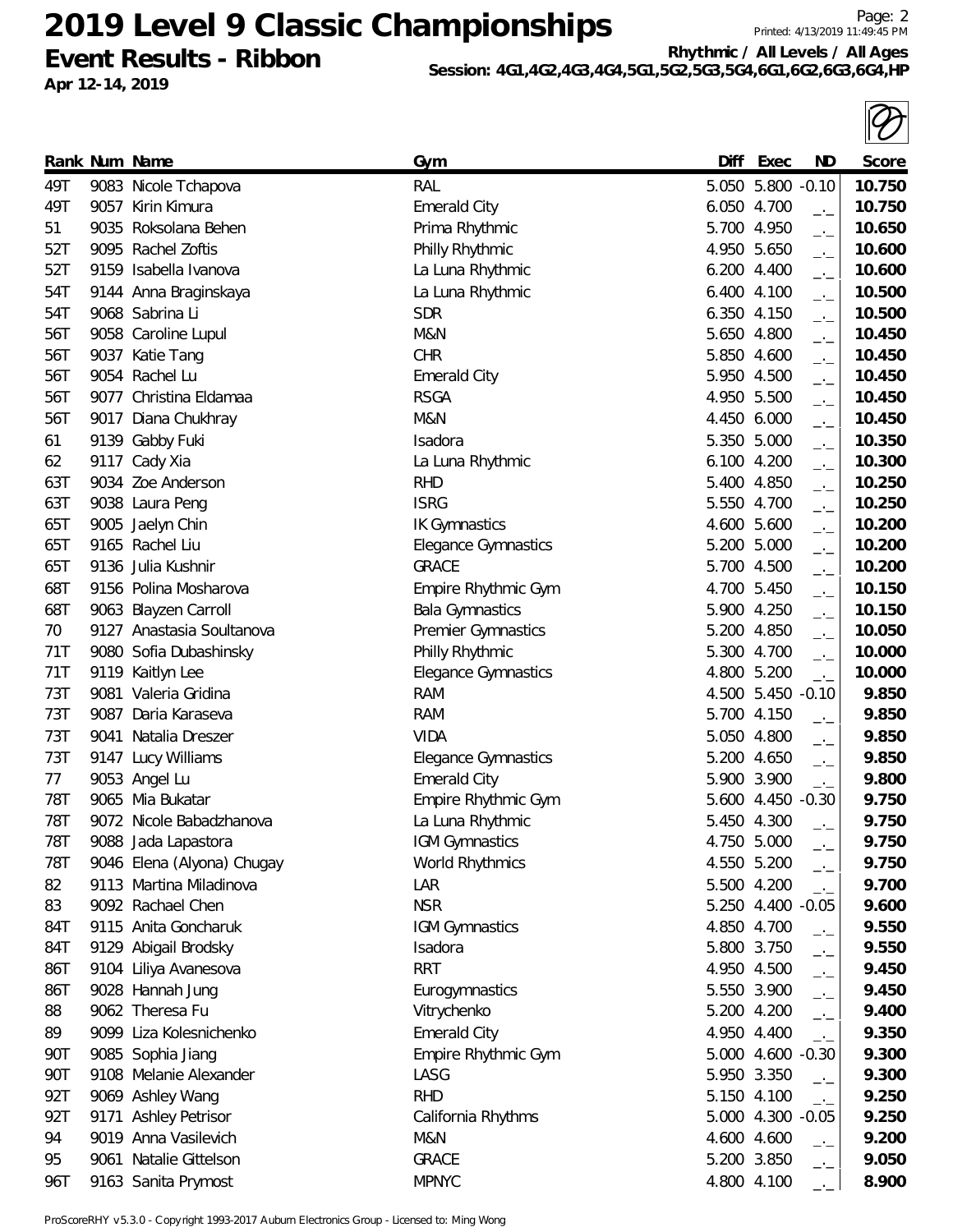**Event Results - Ribbon Apr 12-14, 2019**

Page: 3 Printed: 4/13/2019 11:49:46 PM

**Rhythmic / All Levels / All Ages Session: 4G1,4G2,4G3,4G4,5G1,5G2,5G3,5G4,6G1,6G2,6G3,6G4,HP**

|      |                                      |                            |       |                                         | $\boldsymbol{\mathcal{U}}$ |
|------|--------------------------------------|----------------------------|-------|-----------------------------------------|----------------------------|
|      | Rank Num Name                        | Gym                        | Diff  | Exec<br><b>ND</b>                       | Score                      |
| 96T  | 9100 Ally Lucks                      | Empire Rhythmic Gym        |       | 4.700 4.300 -0.10                       | 8.900                      |
| 96T  | 9124 Isabella Lozano                 | <b>TRA</b>                 |       | 5.350 3.550<br>$\rightarrow$            | 8.900                      |
| 99   | 9067 Olivia Levine                   | LAR                        |       | 4.250 4.600<br>$-1$                     | 8.850                      |
| 100T | 9013 Yeo Won Kim                     | Vitrychenko                | 5.600 | 3.200<br>$-1$                           | 8.800                      |
| 100T | 9140 Aleksandra Smolyanaya           | M&N                        |       | 4.700 4.100<br>$-$                      | 8.800                      |
| 102  | 9148 Marissa Shaffer                 | <b>Bala Gymnastics</b>     |       | 4.600 4.150<br>$-1$                     | 8.750                      |
| 103T | 9078 Elle Jung                       | <b>Elegance Gymnastics</b> |       | 4.900 3.850 -0.05                       | 8.700                      |
| 103T | 9045 Elexa Janov                     | Miami Gymnastics           |       | 4.300 4.400<br>$-1$                     | 8.700                      |
| 105T | 9009 Guste Naujokaite                | Liberty Academy            |       | 4.800 3.850<br>$\rightarrow$            | 8.650                      |
| 105T | 9130 Anastasia Kovalenko             | <b>MGRA</b>                |       | 5.100 3.650 -0.10                       | 8.650                      |
| 107  | 9152 Julia Goberman                  | M&N                        |       | 4.500 4.100<br>$-1$                     | 8.600                      |
| 108T | 9021 Celine Huang                    | Liberty Academy            | 4.650 | 3.900<br>$-$                            | 8.550                      |
| 108T | 9036 Sophie Cheng                    | Eurogymnastics             |       | 5.350 3.200<br>$-$                      | 8.550                      |
| 110  | 9094 Narine Vanetsyan                | Rhythmic Olympica          |       | 4.650 3.800<br>$-1$                     | 8.450                      |
| 111T | 9059 Lera Vaisburd                   | <b>DIA</b>                 |       | 4.150 4.300 -0.05                       | 8.400                      |
| 111T | 9157 Vasilisa Kuzmanova              | <b>ESCX</b>                |       | 4.400 4.000<br>$\overline{\phantom{a}}$ | 8.400                      |
| 111T | 9111 Elizaveta Shliomina             | <b>NWR</b>                 |       | 4.400 4.000<br>$\overline{\phantom{a}}$ | 8.400                      |
| 114  | 9051 Kamilla Gareeva                 | Miami Gymnastics           |       | 4.950 3.400<br>$-1$                     | 8.350                      |
| 115T | 9024 Alexandra Bryukhova             | M&N                        | 4.700 | 3.550<br>$-1$                           | 8.250                      |
| 115T | 9107 Katya Zhuiko                    | Philly Rhythmic            |       | 4.350 3.900<br>$\overline{\phantom{a}}$ | 8.250                      |
| 115T | 9089 Nicole Spektor                  | <b>NSR</b>                 |       | 4.950 3.300<br>$-1$                     | 8.250                      |
| 118T | 9123 Nicole Shevchukevych            | Isadora                    |       | 4.350 3.850<br>$-1$                     | 8.200                      |
| 118T | 9008 Viktoria Pomposhova             | <b>TRA</b>                 |       | 4.100 4.100<br>$-1$                     | 8.200                      |
| 120  | 9134 Carolyn Wei                     | <b>NSR</b>                 |       | 5.000 3.150<br>$\rightarrow$            | 8.150                      |
| 121T | 9114 Stella-Luciana Ceo              | LAR                        |       | 4.300 3.800 -0.05                       | 8.050                      |
| 121T | 9044 Christina Antonyuk              | Vitrychenko                |       | 5.300 2.750<br>$\overline{a}$           | 8.050                      |
|      | 121T 9167 Maria LahdensuoÂ           | Nova                       | 4.350 | $3.800 - 0.10$                          | 8.050                      |
| 124T | 9070 Jacqueline Karlov               | Isadora                    |       | 5.000 3.600 -0.60                       | 8.000                      |
|      | 124T 9023 Leah Gressel               | <b>RSGA</b>                |       | 4.100 3.900<br>$-1$                     | 8.000                      |
|      | 124T 9022 Deya Gorodnitskiy          | <b>CTR</b>                 |       | 4.300 3.700<br>$-1$                     | 8.000                      |
| 124T | 9166 Svetlana Russell                | Empire Rhythmic Gym        |       | 3.850 4.150<br>$-1$                     | 8.000                      |
| 128T | 9039 Aliaksandra Makarava            | <b>NSR</b>                 |       | 4.000 3.900<br>$-$                      | 7.900                      |
|      | 128T 9125 Natalia Cervantes Vizcaino | <b>TRA</b>                 |       | 4.950 2.950<br>$-1$                     | 7.900                      |
| 130T | 9098 Gloria Xing                     | Vitrychenko                |       | 4.450 3.400                             | 7.850                      |
| 130T | 9074 Alina Eliutina                  | <b>IK Gymnastics</b>       |       | $-1$<br>4.250 3.600                     | 7.850                      |
| 132  | 9032 Anna Abramian                   | RAL                        |       | $-1$<br>4.750 2.950                     | 7.700                      |
| 133T | 9015 Aleksandra Polukhina            | Rhythmic Brains            |       | $-1$<br>4.600 3.050                     | 7.650                      |
| 133T | 9012 Anna Illarionov                 | <b>Elegance Gymnastics</b> |       | $-1$<br>4.000 3.650<br>$-1$             | 7.650                      |
| 135  | 9106 Catherine Koo                   | Cap                        |       | 4.400 3.700 -0.50                       | 7.600                      |
| 136  | 9121 Nicole Abarbanel                | California Rhythms         |       | 4.100 3.450                             | 7.550                      |
| 137T | 9102 Kristina Palyan                 | RAL                        |       | $ -$<br>4.500 3.000                     | 7.500                      |
| 137T | 9122 Anna Yekhilevsky                | <b>CHR</b>                 |       | $-1$<br>4.250 3.250                     | 7.500                      |
| 137T | 9133 Daisy Marmur                    | California Rhythms         |       | $-$<br>4.300 3.200                      | 7.500                      |
| 140  | 9073 Victoria Kolotsi                | Isadora                    |       | $-1$<br>4.750 2.650 -0.05               | 7.350                      |
| 141  | 9112 Claire Kang                     | <b>RHD</b>                 |       | 4.300 3.000                             | 7.300                      |
| 142  | 9093 Diana Tumakaeva                 | Isadora                    |       | $\overline{a}$<br>4.650 2.650 -0.05     | 7.250                      |
| 143T | 9135 Ayla Grodan                     | RAL                        |       | 4.900 2.700 -0.40                       | 7.200                      |
| 143T | 9048 Nicole Bugrimenko               | M&N                        |       | 3.900 3.300                             | 7.200                      |
|      |                                      |                            |       |                                         |                            |

ProScoreRHY v5.3.0 - Copyright 1993-2017 Auburn Electronics Group - Licensed to: Ming Wong

 $\overline{\mathcal{D}}$